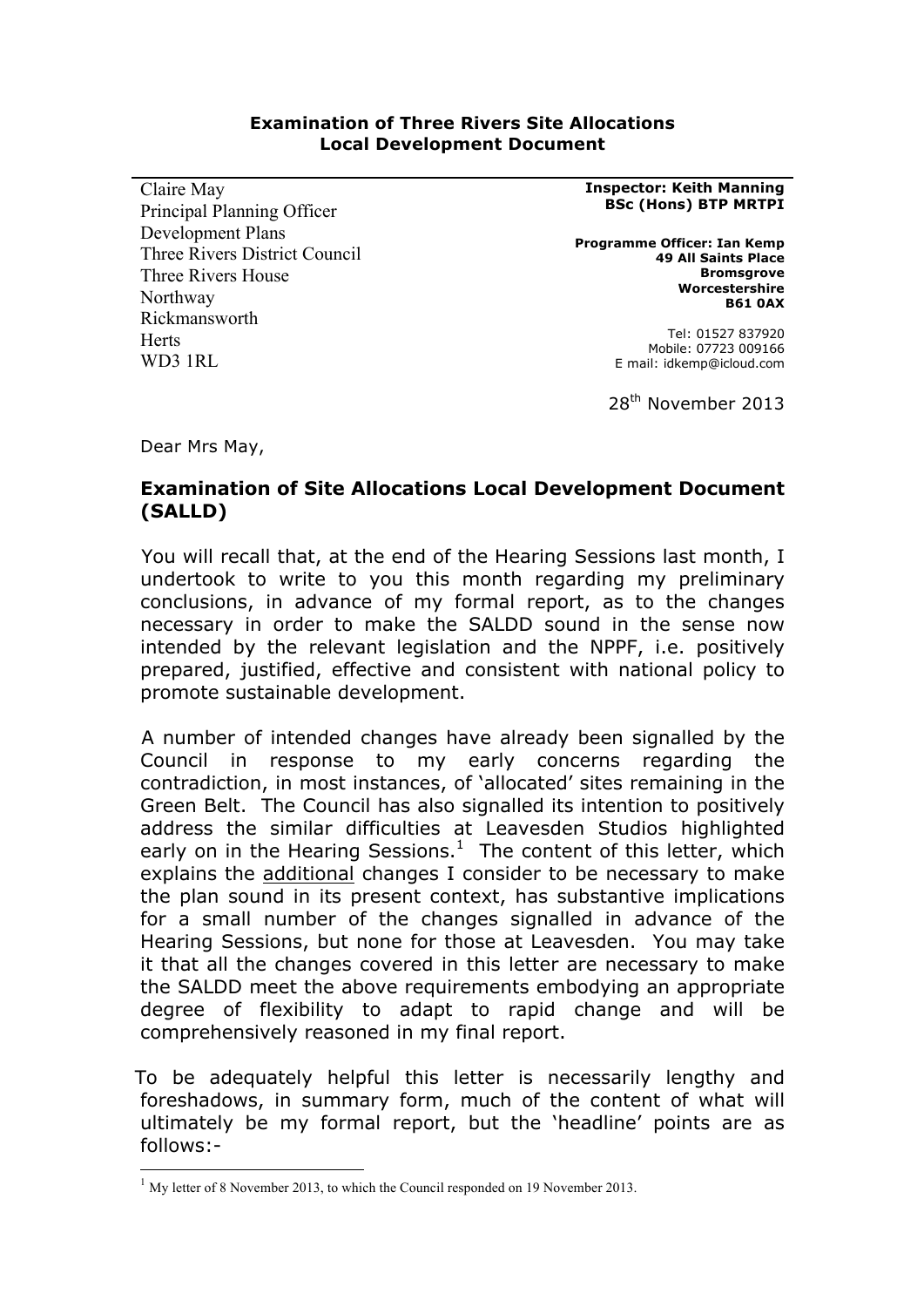- 1. The SALDD as submitted cannot be considered sound, but with appropriate modifications it can be made so, without undue delay or further significant development of the evidence base.
- 2. Although national policy provides for the safeguarding of land excluded from the Green Belt for future development beyond the plan period, the circumstances of Three Rivers District are such that substantial safeguarding of this nature would, in effect, require a major review of the Green Belt boundary, well beyond the scale of alteration anticipated by the adopted Core Strategy. This would be premature. As yet, the evidence base and strategic context are insufficiently developed to inform such a review and it is in the public interest to complete the Council's 'Local Plan' broadly as currently conceived.
- 3. Notwithstanding the above, the close matching of housing allocations to Core Strategy requirements, which includes the (justified) reliance on some expectation of windfalls, introduces an unduly constraining rigidity in respect of the anticipated housing land supply, which renders the SALDD vulnerable to unexpected nondelivery of sites or unexpected delays in reviewing the 'Local Plan' and adopting a replacement. In the context of national priorities to deliver sustainable housing development, such lack of flexibility is inconsistent with the intentions of the NPPF, which promotes adequacy of housing land supply year on year. Equally, it is a national priority to maintain, as far as possible, established Green Belts.
- 4. In all the circumstances, pending formal review of the Local Plan, I consider a small margin only for flexibility is required to ensure the plan remains effective in its delivery of housing land throughout the plan period whilst minimising the chances of disruption to supply during transition to the next. This is achievable without a major review of the Green Belt boundary and the SALDD phasing mechanism, which is locally justified, should enhance the robustness and overall longevity of the plan-led housing land supply, if delivery works out equal to or better than expectations.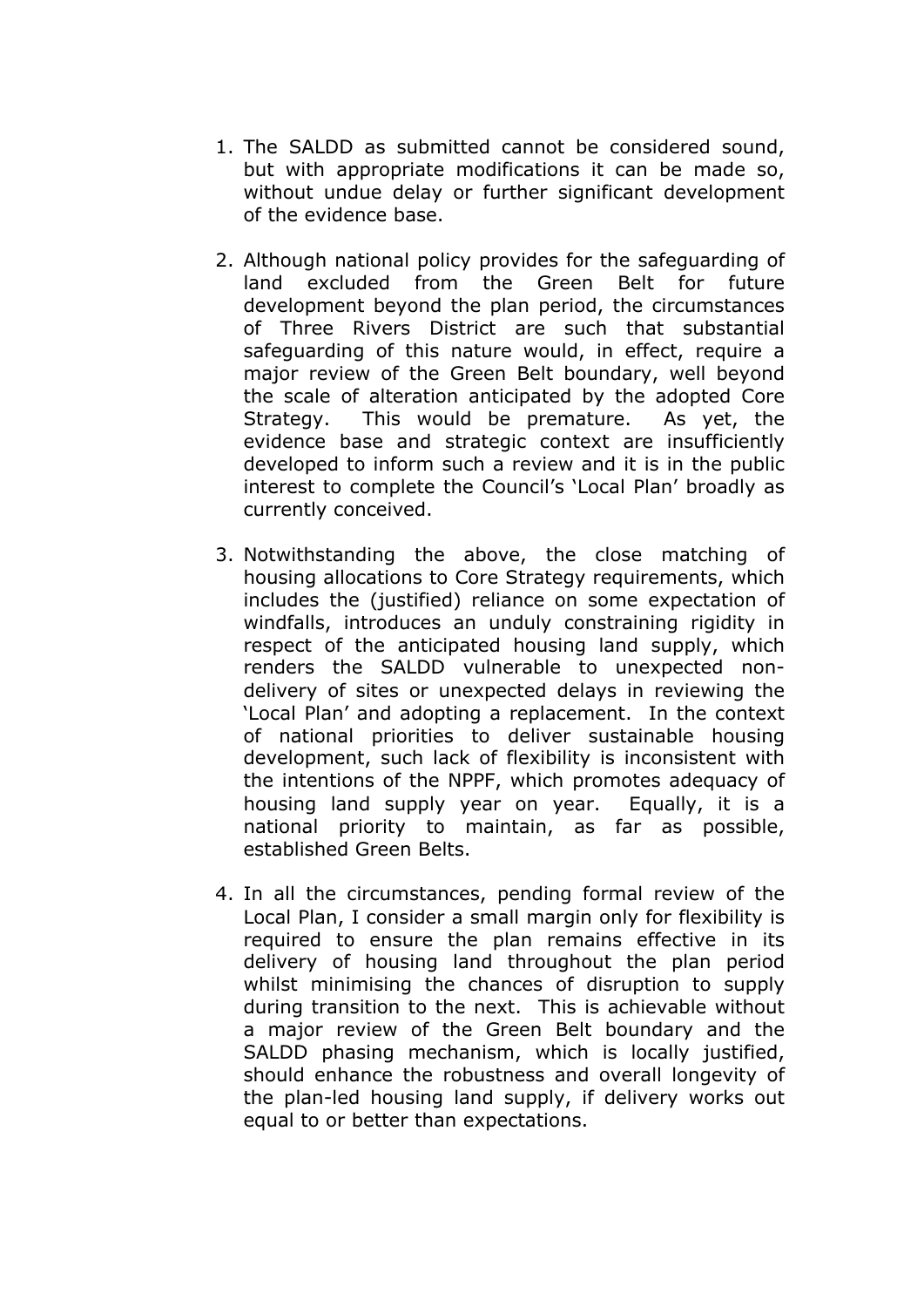- 5. A small minority of the housing allocations is not justified in the context of the Core Strategy and the NPPF as, for a variety of reasons, the allocations are unsustainably located in principle or in practice, or do not accord with principles underlying effective and positive planning. These allocations should be deleted for soundness.
- 6. Inevitably, given the tight constraints of the site allocation strategy, this requires compensatory allocation in addition to that required for a small margin of provision for flexibility. This requires clear choices by the Council to identify sustainable replacements and, in practice, the room for manoeuvre is very limited, but it does exist within the purview of options previously considered.
- 7. Decisive provision of school sites, both primary and secondary, is a major priority if the SALDD is to be considered effective and therefore sound. Appropriate sites exist and have been highlighted during the course of the Examination to date and are adequately evidenced. Froghall Farm is unsuitable for a variety of reasons and should be deleted. Building zones for both primary and secondary provision should be removed from the Green belt as appropriate.
- 8. In combination with changes previously signalled by the Council, modifying the SALDD in the manner indicated above should lead to a finding of soundness and subsequent adoption of the SALDD.

# *Contextual Matters: Duty to Co-operate, Relationship to Core Strategy and NPPF, General approach to Green Belt, Housing Land Supply and Schools Provision*

The Council's 'Local Plan', as now conceived of in the context of national requirements and policy, is effectively a suite of local development documents, of which the SALDD will be an important component. Prior to the introduction of the NPPF, the Core Strategy (CS) was found capable of being made sound in the context of the national policy statements and policy guidance prevailing at the time, together with the now defunct RSS in the form of the East of England Plan. The CS was duly adopted in October 2011. The Development Management Local Development Document (DMLDD) was similarly made sound and adopted, having been independently examined earlier this year, subsequent to the introduction of the NPPF in March 2012 and the Duty to Cooperate previously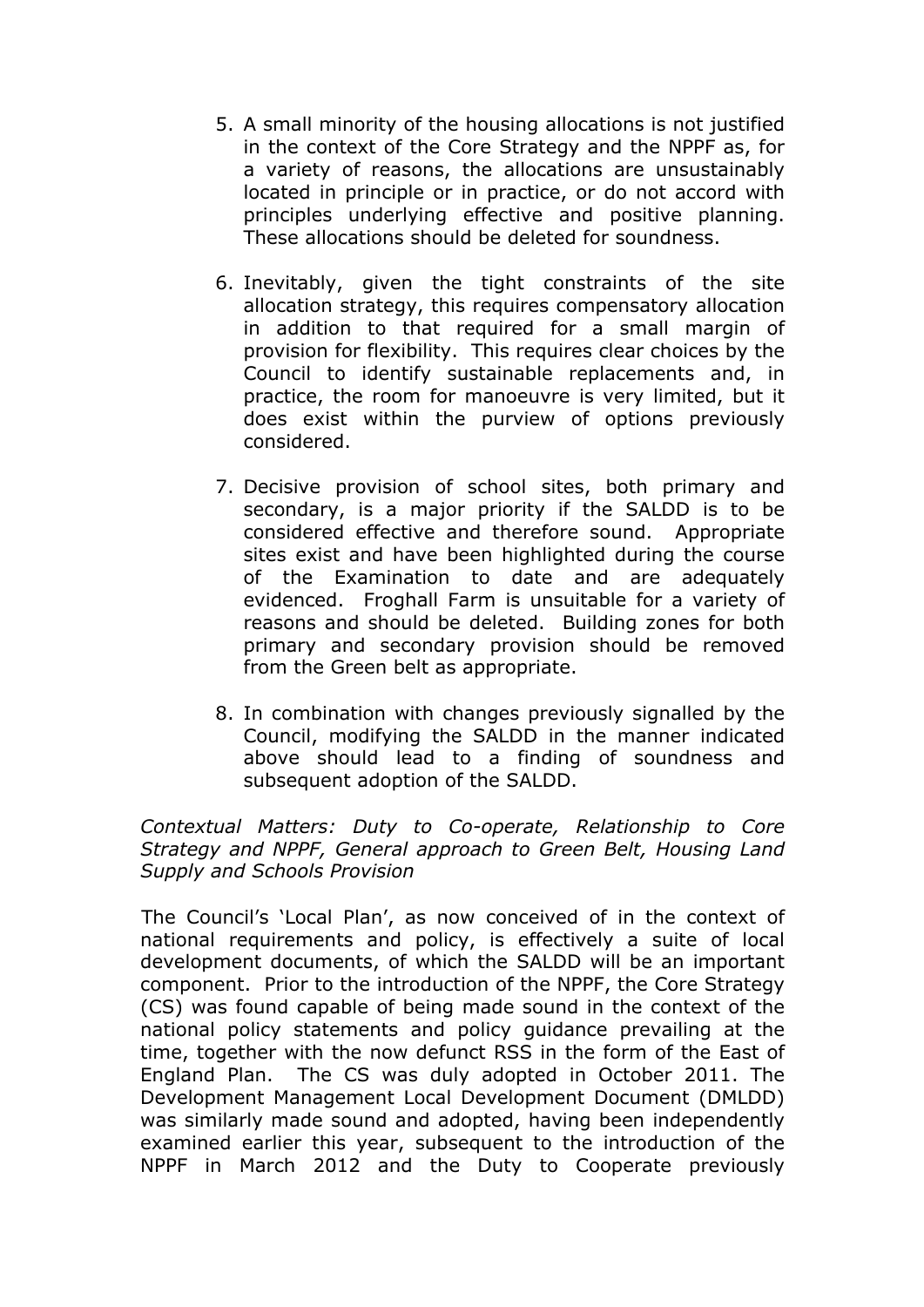introduced with effect from November 2011. The latter is clearly an ongoing obligation, but insofar as site allocations pursuant to the CS may have implications that transcend administrative boundaries and for other statutory agencies, I have no evidence of a failure to cooperate in the sense required, bearing in mind that the Duty is not necessarily a duty to always agree. Much of the evidence base for the SALDD is derived from co-operative working and the tradition is strong in the area. In common with my colleague who examined the DMLDD, I am satisfied that the obligation has been complied with.

The Duty to Co-operate of course continues on a day-to-day basis and will be especially pertinent in the determination of objectively assessed development needs in the Council's area in anticipation of the Review of the Council's Local Plan in due course, which the Council recognises will not only be necessary but could have significant implications for the Green Belt boundary as currently defined and, as you know, the extent to which it should be altered so as to cater for development needs beyond the plan period (i.e. post 2026) remained a live issue at the Hearing Sessions. The previous policy guidance set out in the former PPG2 is reflected as policy in the NPPF insofar as the use of safeguarded land to help facilitate enduring Green Belt boundaries is strongly encouraged.

The Council's cycle of development planning activity was well advanced at the time the NPPF was introduced and its Local Plan therefore sits astride the circumstances prevailing prior to its introduction and those now prevailing. Various views were expressed by participants in the Hearing Sessions as to the implications of this for the SALDD, some more radical than others, and some more pragmatic in tenor than others. Bearing in mind the Council's commendable diligence and very tangible progress in addressing the continuous process of development planning which is required to effectively deliver plan-led sustainable development, and its effective engagement with the local community, I am inclined to the view that the public interest, as reflected in the national intentions of the Framework, is best served by a pragmatic approach appropriate to the local circumstances.

Although, as you know, the SALDD is no longer bound in hierarchical fashion by the provisions of the CS, I consider that the Council's Local Plan as a whole (i.e. the suite of LDDs) should nevertheless be coherent if any particular element is to remain justified within the context that the rest of the Local Plan provides. Hence, in the case of the SALDD, a broad measure of consistency with the CS is required, as I indicated in defining my issues.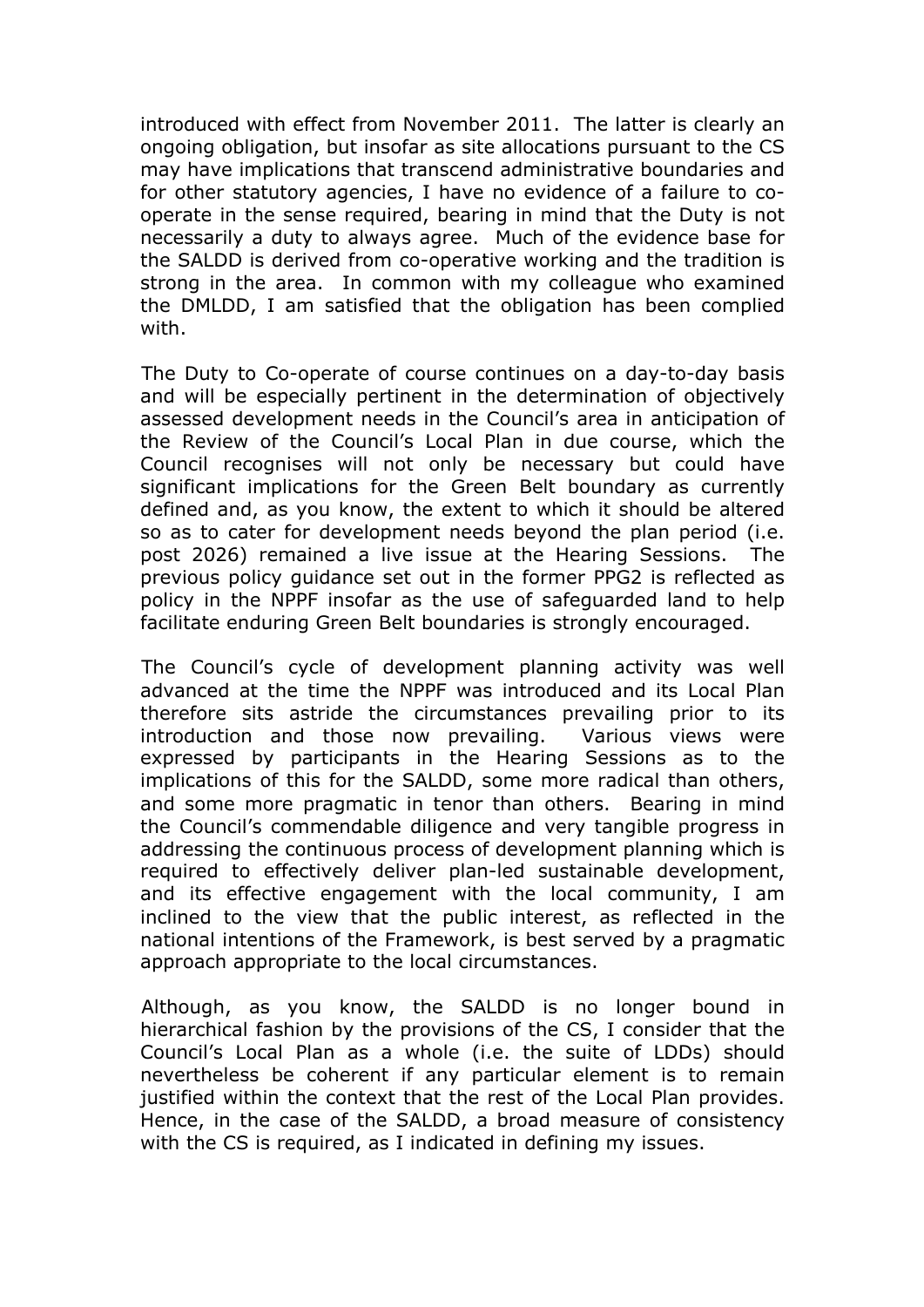Having said that, I use the term 'broad measure of consistency' because I do not consider it necessary for the SALDD to slavishly adhere to the letter of the CS in order for the Local Plan as a whole to remain coherent. The adopted CS is, after all, a land use strategy rather than a rigid blue print and the subsequent introduction of the NPPF and its intentions must also be recognised if the SALDD is to be considered sound, always bearing in mind that the SALDD is but one element of the Council's partially adopted Local Plan and not the whole picture. The key to soundness, as far as the SALDD is concerned, is achieving a balance, where necessary, between the overall thrust of the Council's local planning framework and the NPPF that is appropriate to the local circumstances, without creating fundamental inconsistency with either.

In some circumstances, that might not be achievable, but happily I believe that in the case of Three Rivers it is. While I do not consider the SALDD to be sound as submitted, I consider that, with the changes I consider necessary, which are capable of being addressed through an appropriate set of Main Modifications, it is capable of being made so.

The Ministerial Foreword to the NPPF makes it clear that a significant part of its task is to render that which it replaced concise and accessible. There is therefore significant continuity between the general intentions of the diverse documents which preceded it, and which formed the context for the Council's CS, and those of the NPPF itself. Having said that, it must be recognised that the NPPF introduces changes in emphasis and approach that, where relevant to the content of the SALDD, have to be taken into account if the document is to be considered sound.

Of particular relevance is the presumption in favour of sustainable development, which is as relevant to plan-making as it is to decision-taking in respect of individual planning applications. This requires Local Plans to be sufficiently flexible to adapt to rapid change, albeit not in an unqualified way which would leave important restrictions on development, such as Green Belt designation, vulnerable to being undermined.

A salient theme of the NPPF is to boost significantly the supply of housing and in Three Rivers, which is subject to considerable market pressures for residential development, I see it as of paramount importance that Council can continue to ensure delivery year on year throughout the plan period and into the next, without disruption of the necessary plan-led supply of land for that purpose.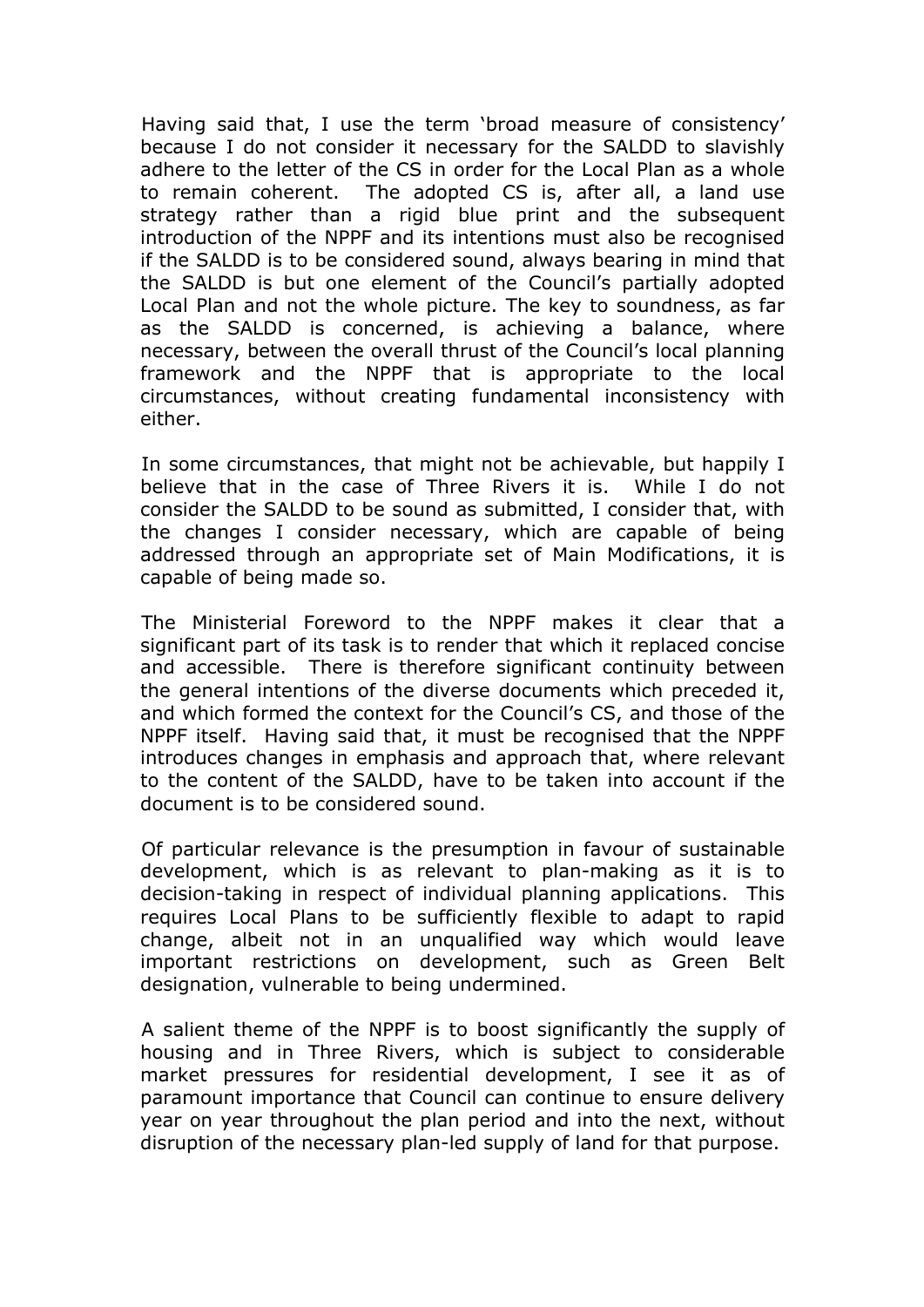The integrity of the Green Belt is also a matter of national importance. The longstanding advice that Green Belt boundaries may in exceptional circumstances be altered is carried through into the NPPF. Also carried through is endorsement of the principle of creating enduring boundaries through the safeguarding of land for longer term development needs beyond the plan period. Nevertheless, having become familiar with the local circumstances and considered all the evidence and opinions, I am persuaded that the major review of the Green Belt boundary which the Council recognises to be inevitable, if it is to continue to meet its housing needs in the decades ahead, would be premature in the context of the SALDD. To attempt such a review by that route would require an evidence base far beyond that which is currently available as a consequence of current local plan preparation, associated consultation and sustainability appraisal, involving as it has done the serial preparation of the CS, DMLDD and SALDD. It would set back the achievement of a firm and site specific local planning framework in Three Rivers by a number of years, to the detriment of NPPF intentions that planning should be genuinely plan-led so as to deliver sustainable development in the right place at the right time.

Moreover, my working assumption is that the advice currently contained in the web-based National Planning Practice Guidance, that "Plan-makers should not need to rely on windfall allowance in years 6-15" will not be applied retrospectively to plans that have advanced as far as submission. While it is undoubtedly good practice to avoid such uncertainty when local authorities generally have the ability to identify broad locations in years 6-15, there is a risk that, in doing so, the Three Rivers District Council could in practice step beyond a modicum of necessary flexibility so as to initiate a review of the Green Belt that goes beyond the CS intention of minor alteration to it, thereby jeopardising the CS intention to confine such alteration to the periphery of the principal town, key and secondary centres. The Council's approach to windfalls was considered sound at the time of examination and is supported by evidence of delivery. In view of the above considerations, I do not consider a fundamental change in direction or approach is warranted in the SALDD.

Having said that, I am seriously concerned that the SALDD approach of allocating only sufficient land, net of the 190 dwellings assumed to be delivered by the windfall allowance, to numerically meet the residual requirement for circa 1850 dwellings until 2026 introduces a rigidity that renders it hostage to the unexpected nondelivery of even small identified sites, let alone the major contribution assumed from South Oxhey Town Centre and a lesser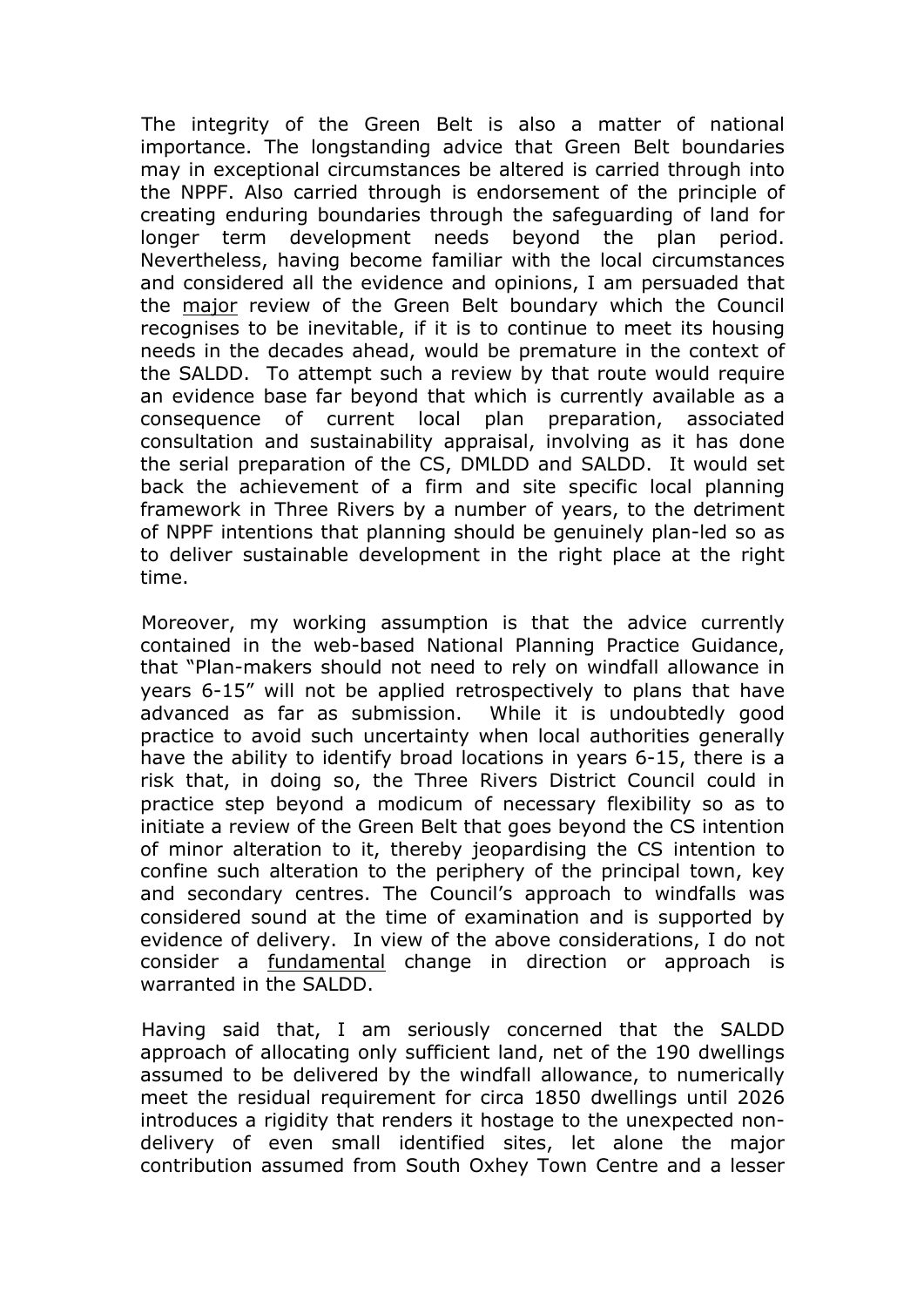contribution from windfalls than anticipated. The SALDD as submitted (with 280 units at South Oxhey Town Centre<sup>2</sup>) identifies land for 1658 dwellings and assumes 190 windfalls. This equates to the residual requirement of 1848 dwellings needed over and above the 2442 dwellings built 2001-213 taken together with the committed dwellings projected to be delivered by April 2014. $^3$ 

I acknowledge that the strength of the market and past performance suggest that all will, in the event, turn out better than planned for in terms of housing delivery, but there is no margin for error or upset, or delay for practical reasons. It is a question of travelling hopefully and with expectation, rather than, in practical terms, creating the virtual certainty that the plan-led system calls for.

Having examined the allocations site by site, and bearing in mind the indicatively phased approach to land release embodied in the SALDD, I do not consider, in the circumstances of Three Rivers that the large margin over and above the planned housing land advocated by some participants is necessary to make the plan positively prepared with sufficient flexibility. However, in view of my concern about rigidity, I am of the view that some margin should be built in to the housing allocations, say 4-5% of the total plan requirement to be delivered, but certainly the equivalent of one year's supply (180 units). In order to be sound, I consider that to be the minimum headroom to ensure delivery of the CS requirements, to avoid potentially harmful disruption to the housing land supply year on year and to facilitate a safe and smooth transition into the beginning of the next plan period (on the assumption that formal adoption of a reviewed local planning framework occurs more or less at that time.) Conversely, if delivery exceeds hope and expectation, the phasing mechanism in the SALDD should ensure that delivery does not run ahead of existing and planned infrastructure capacity and would mean that a larger element of the land identified could be carried over into the next plan period, thereby affording a small measure of relief to the pressures that will undoubtedly be experienced then. That would not be harmful and it is certain that more land will be needed then in any event.

As it is, I have identified a limited number of housing allocations in the submitted SALDD which, having regard to the evidence put to me and all the circumstances, I consider do not sit well with the intentions of the Core Strategy and the interests of sustainable development as articulated in the NPPF, or about which I have

<sup>&</sup>lt;sup>2</sup> As opposed to the 378 assumed on the Council's subsequent spreadsheet.

<sup>&</sup>lt;sup>3</sup> See Council's closing remarks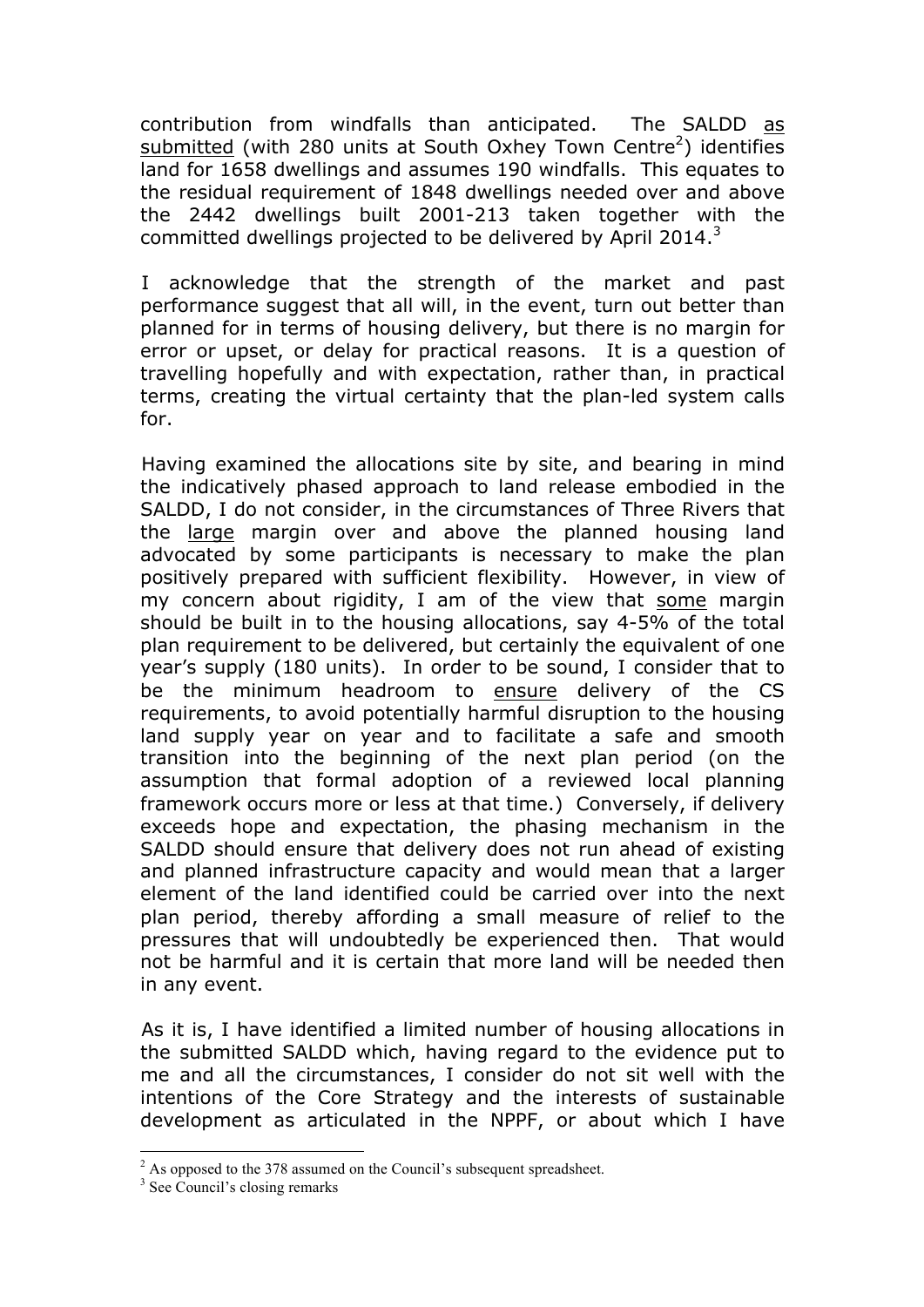significant doubts in terms of deliverability or capacity. These are detailed later in this letter to inform the necessary changes I consider necessary in the interests of soundness. The loss of capacity implicit in making such changes must be compensated for, and whilst I acknowledge the Council's desire to retain local choice, the approach adopted to identifying and allocating housing sites (i.e. the very close fit between requirement and allocation) means that, in reality, the room for manoeuvre is extremely limited. However, two significant alternative sites previously considered by the Council have been identified by participants in the Hearing Sessions that I consider would be consistent with the CS intentions and sustainable in NPPF terms and which would not be unduly harmful in terms of Green Belt purposes. There are additional possibilities to make up capacity for soundness and the most obvious one I have identified, a site also previously considered by the Council.

The reliance on South Oxhey Town Centre to deliver at least additional 280 units net of clearance and possibly as many as 360 represents a risk which, on balance, I consider to be justified, subject to the proviso that failure to achieve key milestones should, if necessary, trigger an early review of the SALDD. I have seen no firm evidence that the higher figure now being assumed for design purposes will achieve planning permission, let alone funding, and therefore, in the interests of flexibility and responsiveness, apply a discount equivalent to 50% of the additional capacity now assumed. In other words my working assumption is that the eventual delivery figure could be at least 360 additional dwellings but for robustness and confidence at this stage I am assuming that it will be 320 additional dwellings, an increase on the submitted SALDD of 40 units. Should the regeneration project falter, the Council would need to consider the impact on the projected land supply and take the necessary action. The additional flexibility I consider to be necessary could cater for delay and, in combination with a better performance than anticipated on windfalls, might obviate the need for early review, but this cannot be clear at the present time.

Aside from the above concerns about the housing land supply, I have serious concerns about the submitted approach to school provision, which may be summarised as follows:

• Positive and decisive provision for future school development, including for primary schools, is of the utmost importance to the local community. The SALDD is neither positive nor effective without such provision, the need for which has been well evidenced by the Hertfordshire County Council at the Hearing Sessions.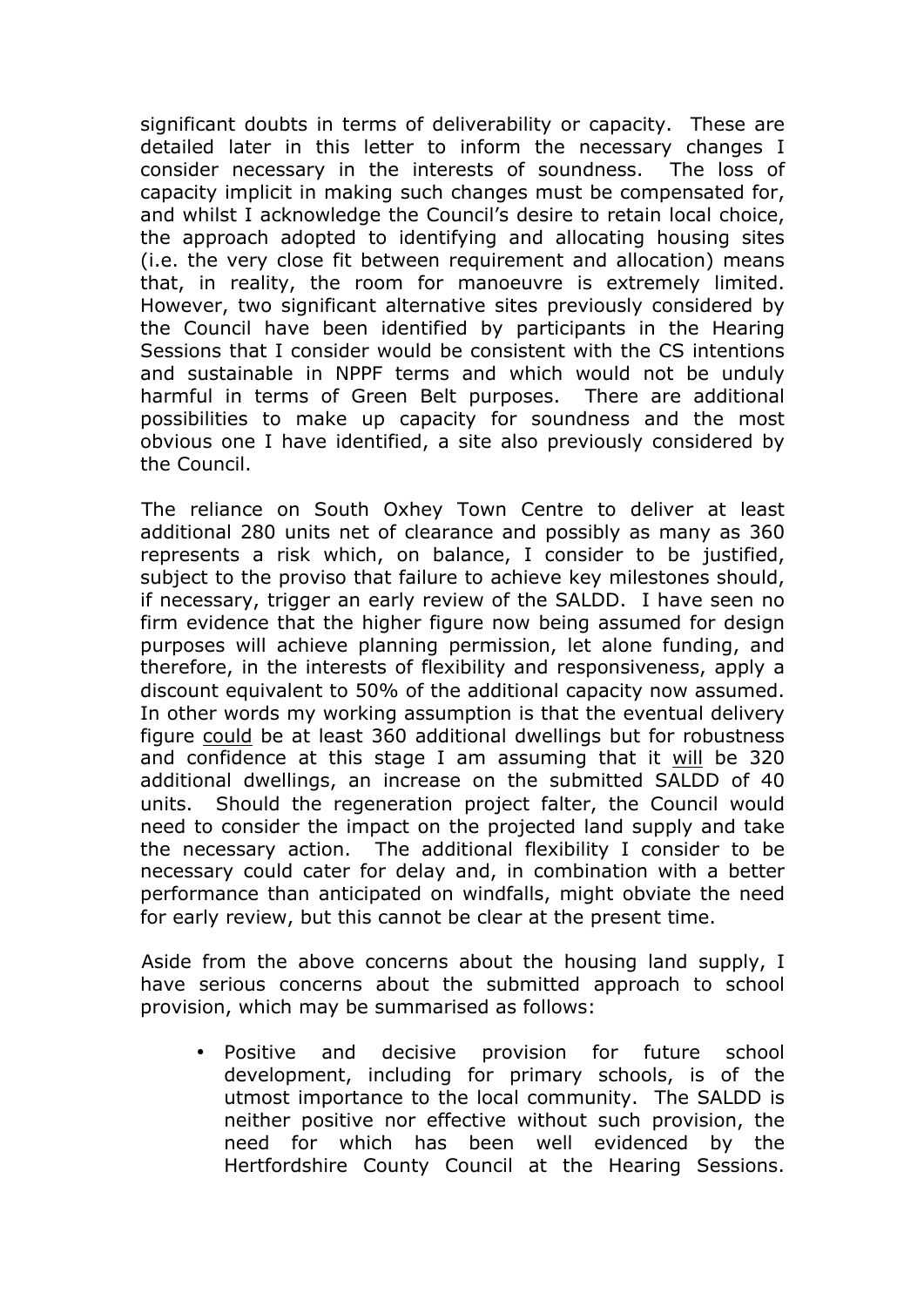School provision that comes on stream too late is not characteristic of a sound plan and is harmful to children and families. The certainty of firm allocations is key to minimising the risk of such delay.

- The building zones for schools remain in the Green Belt, giving rise to the contradiction of having to demonstrate very special circumstances for allocated development.
- While the choice of site and disposition of its building zone in the east of the District for a secondary school (i.e. Baldwins Lane) does not compromise soundness, the indecision between the two sites 'allocated' in the west does. It should be one or the other.
- The Council's preference for Froghall Farm, moreover, would compromise soundness because the site is very likely undeliverable within a realistic timescale and would be more harmful to the Green Belt than the Mill End site, which is markedly superior in virtually all respects.
- There is no provision for primary school development despite the demographic situation and the evidence indicates need for new primary school sites in the Rickmansworth and Abbotts Langley areas.

These concerns can readily be overcome by; by continuing with the Baldwins Lane allocation as submitted (see detailed housing site comments below); by deleting the Froghall Farm allocation; by expanding, if necessary, the Mill End building zone to allow for an "all through" approach to primary and secondary provision; by allocating land at Woodside Road for a primary school; and by removing all the relevant allocated building zones from the Green Belt. A primary school at Woodside Road could be considered in conjunction with housing development to compensate for lost capacity (see below), an approach which the relevant agencies and the Council might see as advantageous. I would certainly consider it to be a sound approach which would not unduly compromise Green belt purposes. There may be other options to consider, but on the basis of the evidence to date, those I have mentioned seem to me to speak for themselves. Logically, policy SA3 should refer to allocated (as opposed to "identified" sites for new schools. **The SALDD can therefore be modified in respect of its education allocations to make it sound.**

### *Detailed comments on housing sites*

As far as the housing sites are concerned, there is no evidence to suggest that the Council has fundamentally misjudged the appropriateness, capacity or deliverability of the majority of the housing sites. There is, however, a problematic minority which in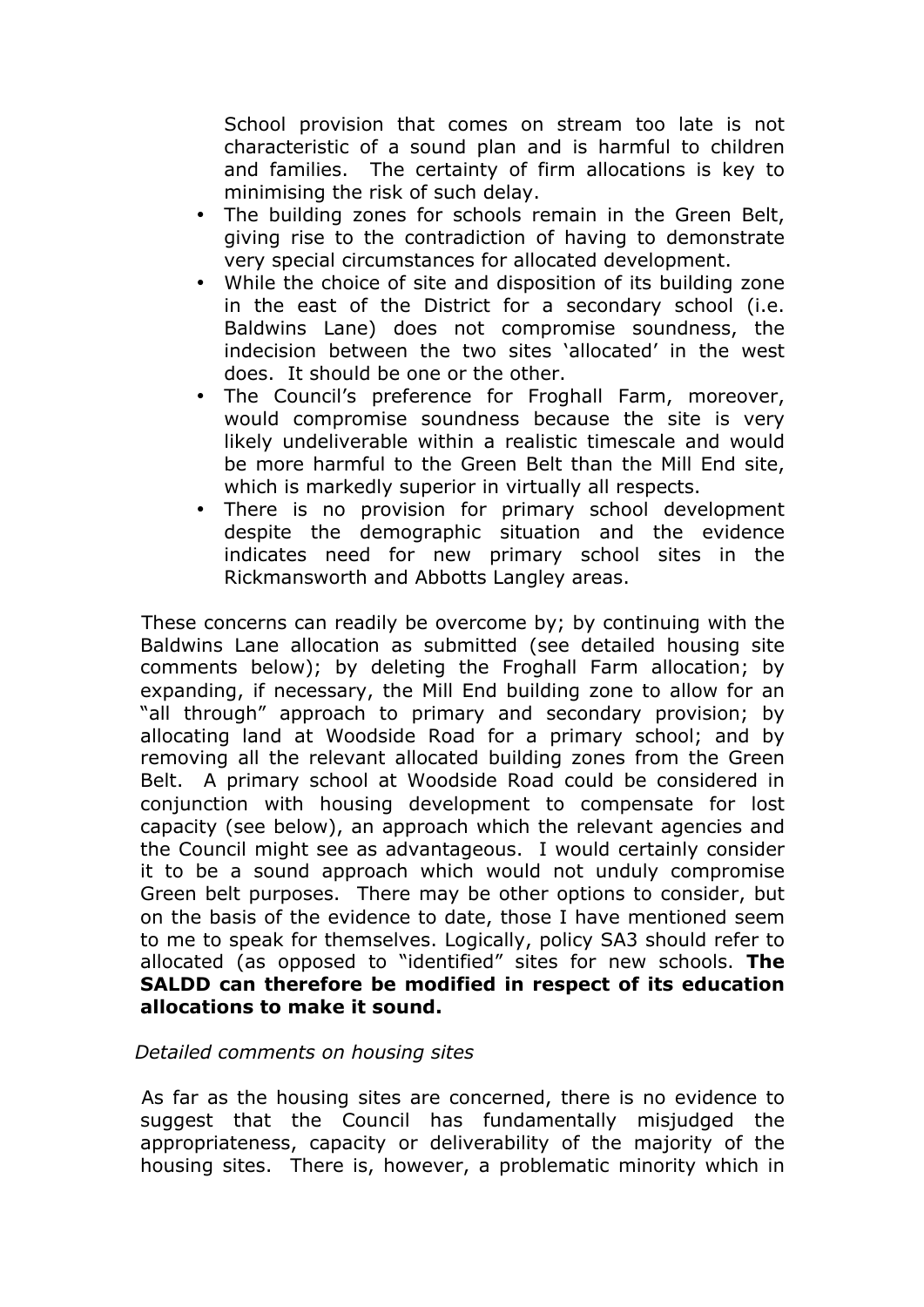one way or another would compromise the soundness of the plan. There are a number of sites for which I consider the assumed capacity should be reduced (certainly pending detailed design/achievement of planning permission) and which should therefore contribute less to the overall supply; there is one which appears, in view of its history and circumstances, doubtful in practice even though controlled by the Council; and there are some which are inconsistent with the broad thrust of the CS and are of little merit in sustainability terms. These latter sites should be deleted and compensated for by alternative allocations, including from amongst the range that has been put forward by participants in the Examination process. Brief details and summary reasoning are set out below.

| deleted<br><b>Sites</b><br>for<br>to<br>be<br>soundness | Lost capacity | <b>Total</b> | <b>Summary Reasons</b>                                                                      |
|---------------------------------------------------------|---------------|--------------|---------------------------------------------------------------------------------------------|
| H(1) Adjacent 65 Toms Lane                              | 10            |              | Unsustainable<br>location*                                                                  |
| H(2) Land at Three Acres, Toms<br>Lane                  | 20            |              | Unsustainable<br>location*                                                                  |
|                                                         |               |              | Adequate<br>vehicular<br>access for significant<br>housing may not be<br>deliverable        |
| H(6) Leavesden Pumping Station                          | 15            |              | Unsustainable<br>location**                                                                 |
| H(13) Killingdown Farm Buildings                        | 30            |              | Should<br>not<br>be<br>developed in isolation<br>from<br>immediately<br>surrounding land*** |
| H(17) Branksome Lodge, Loudwater                        | 10            |              | Unsustainable<br>location                                                                   |
|                                                         |               |              | Conflict<br>with<br>CS.<br><b>Spatial Strategy</b>                                          |
| Site H(28) Land South of Tolpits<br>Lane                | 50            | 135          | Unsustainable<br>location                                                                   |
|                                                         |               |              | Green Belt harm                                                                             |
|                                                         |               |              | No positive planning<br>rationale                                                           |

\* Further significant piecemeal housing development should not be encouraged east of railway until solution is found to pedestrian access problems to Kings Langley. A more comprehensive approach could be planned for in future. Some scope perhaps for lesser development deemed not inappropriate in a Green Belt through development management processes.

\*\*Would result in isolated pocket of housing in Green Belt with poor access. Some scope perhaps for lesser development deemed not inappropriate in a Green Belt through development management processes.

\*\*\* Poor boundary definition to Green Belt and awkward-to-farm residue of land on removal of farm buildings. Site H085 in SD42 is the basis of a much more satisfactory allocation that could be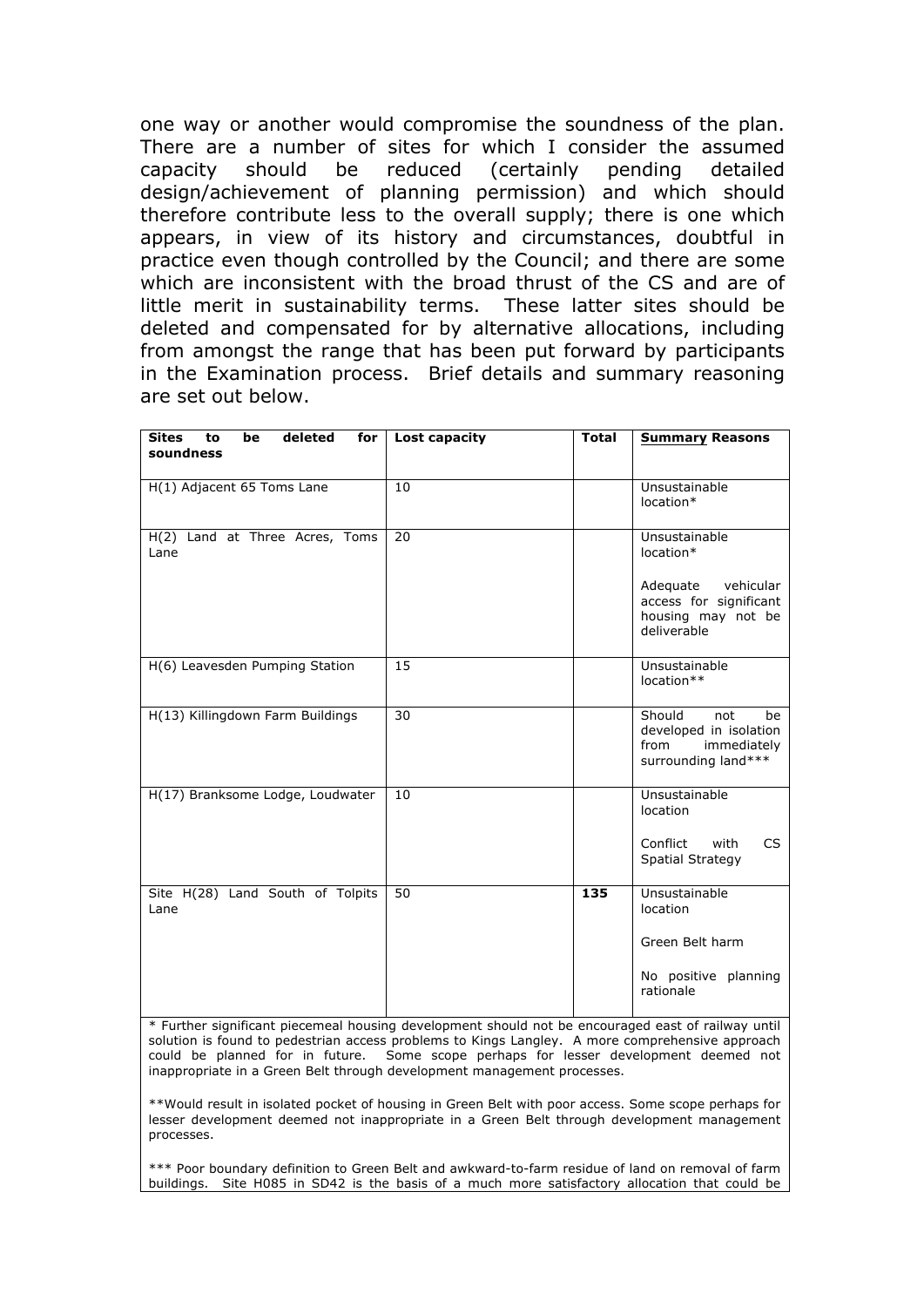| sensitive to both conservation area and access issues. |                                                      |              |                                                                            |  |
|--------------------------------------------------------|------------------------------------------------------|--------------|----------------------------------------------------------------------------|--|
| <b>Reduced capacity sites</b>                          | <b>Reduction in capacity or</b><br>doubtful delivery | <b>Total</b> |                                                                            |  |
| H(3) the Kings Langley employment<br>Area              | 50                                                   |              | Over-ambitious<br>capacity assumption                                      |  |
| H(26) Harefield Road Depot                             | 25 (doubtful delivery)                               |              | History of unrealised<br>allocation. Relocation<br>possibilities unproven. |  |
| H(33) former Little Furze School                       | 25                                                   |              | Over-ambitious<br>capacity assumption                                      |  |
| H(36) the Grapevine Public House                       | 10                                                   | 110          | Over-ambitious<br>capacity assumption                                      |  |
| Combined total: Compensatory capacity required         |                                                      | 245          |                                                                            |  |

Given the close matching of allocations to requirements, the loss of 245 units of capacity would need to be compensated for directly and a further year's supply is needed for flexibility, as I have pointed out. Thus, even if it is assumed that South Oxhey Town Centre delivers in full the 360 units now hoped for, land for 345 units needs to be identified over and above the soundly allocated sites inclusive of adjusted capacity. This figure is calculated by subtracting the extra 80 units at South Oxhey Town Centre from the 245 units of lost capacity and adding the extra year's supply of 180 units for flexibility (245 – 80 + 180 = 345). If, as I consider prudent, a discount of 50% (40 units) is applied to the extra capacity hoped for at South Oxhey Town Centre, the figure increases to 385 units.

While there is little to be gained from excessive fine-tuning in an allocations plan for many years ahead, the essential point is that for soundness, once the sites which should be deleted are deducted from the supply and an appropriate element for flexibility (i.e. one year's supply) is added, land for between 340 and 380 units needs to be identified in the SALDD through modification for a truly robust and therefore effective land supply. It is important to note that this approach retains the assumed windfall element in the last five years of the plan. If that were to be taken out of the equation, land to accommodate a further 190 units would be needed, but I am content in the circumstances that it should be retained.

Moreover, given the indicative approach to phasing/safeguarding derived from policy CP2 of the CS, there seems to me to be no impediment in principle to identifying one or more sites 'post-2026' with a view to bringing them forward if needed or retaining them undeveloped if appropriate to contribute to the next plan period.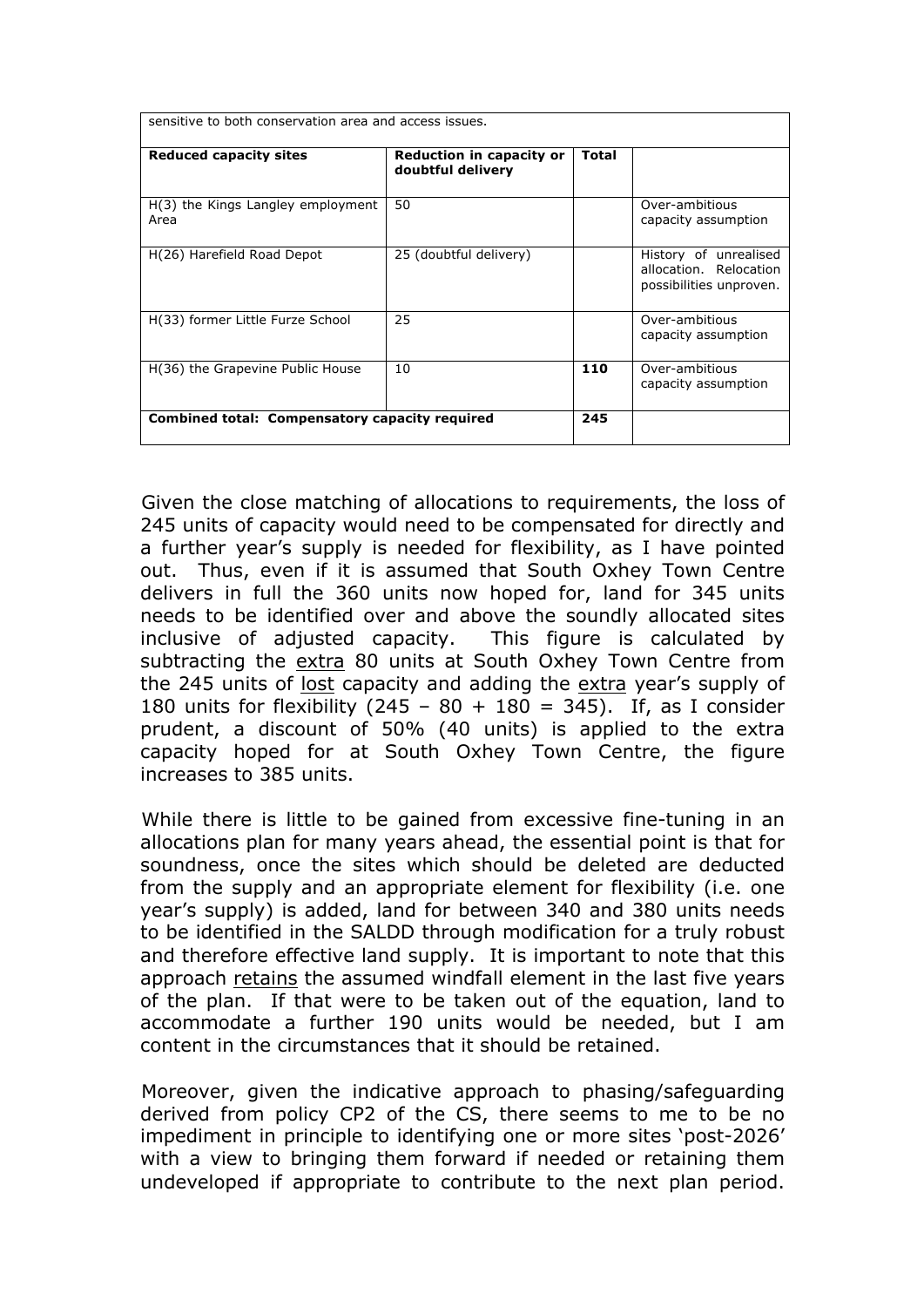The letter of the policy does not look beyond the plan period in that sense, but phasing for orderly release over time is very much in the spirit of the adopted policy and the flexibility to respond to changing circumstances accords with the intentions of the Framework in promoting sustainable development. **Essentially, however, soundness lies in providing, with a small margin for flexibility, a robust supply overall of sustainably located sites.**

A range of alternative/additional sites was canvassed by objectors and those which I conclude should not be considered further for the purposes of the SALDD are detailed in tabular form below.

| Sites which would not contribute to soundness                                                                                                                                                                                                                                                                                                                                                                                                                                                                                                                                                                                                                                                                                                                                                                                             | <b>Summary Reasons</b>                                                                                                                                            |  |  |
|-------------------------------------------------------------------------------------------------------------------------------------------------------------------------------------------------------------------------------------------------------------------------------------------------------------------------------------------------------------------------------------------------------------------------------------------------------------------------------------------------------------------------------------------------------------------------------------------------------------------------------------------------------------------------------------------------------------------------------------------------------------------------------------------------------------------------------------------|-------------------------------------------------------------------------------------------------------------------------------------------------------------------|--|--|
| Ebury Road, Rickmansworth                                                                                                                                                                                                                                                                                                                                                                                                                                                                                                                                                                                                                                                                                                                                                                                                                 | Flood risk, access difficulty                                                                                                                                     |  |  |
| Land at Baldwin's Lane, Croxley Green                                                                                                                                                                                                                                                                                                                                                                                                                                                                                                                                                                                                                                                                                                                                                                                                     | Needed for secondary school*                                                                                                                                      |  |  |
| Land at East Lane, Bedmond Village                                                                                                                                                                                                                                                                                                                                                                                                                                                                                                                                                                                                                                                                                                                                                                                                        | Green Belt and environmental harm<br>Conflict with CS Spatial Strategy                                                                                            |  |  |
| Land north of Little Green Lane, Croxley Green                                                                                                                                                                                                                                                                                                                                                                                                                                                                                                                                                                                                                                                                                                                                                                                            | Green Belt harm<br>Access constraints                                                                                                                             |  |  |
| Wellcome Trust site, Kings Langley                                                                                                                                                                                                                                                                                                                                                                                                                                                                                                                                                                                                                                                                                                                                                                                                        | Unproven ability to adequately resolve<br>pedestrian access problems. Places it in<br>same category as $H(1)$ and $H(2)$ from a<br>sustainability perspective. ** |  |  |
| *For site planning and flexibility reasons the building zone for the secondary school S(d) as<br>submitted is appropriate and there is no reason to alter it for soundness. Nor is there any reason to<br>alter the wider allocation boundary for soundness or take land beyond the building zone out of the<br>Green Belt. The Council might wish to consider an element of housing at a future date if less land<br>for education purposes is ultimately needed than currently anticipated, in which case a layout which<br>did not preclude that possibility would be appropriate. But at this juncture it is necessary to<br>maintain the concept as submitted because it would be unsound to constrain the allocation by<br>housing intentions as this would reduce flexibility; and a practical inability to provide adequately for |                                                                                                                                                                   |  |  |

additional secondary education capacity in the east of the district would render the SALDD

\*\* Would need to be considered as part of a comprehensive approach to this area.

ineffective and therefore unsound.

The sites which have been suggested by objectors and which I consider could (and should) be added by modification to ensure soundness are those at Woodside Road (H029 in SD42 anticipates combination with primary school development and could be advanced in the context of a comprehensive package of uses as has been suggested) and the reduced site at Fairways Farm (i.e. the site H068 in SD42 corrected to give a capacity of 100 units on 3.3 hectares.) They potentially contribute 100 houses each in sustainable locations in Key Centres. Each site is in the Green Belt at present but could be allocated in a manner which leaves a clearly identifiable distinction between development land and open uses to remain protected as Green Belt. Given that the CS provides for minor revisions to the Green Belt whilst maintaining its general extent, neither site would be unduly harmful to Green Belt purposes if removed from it. Both have been subject to sustainability appraisal.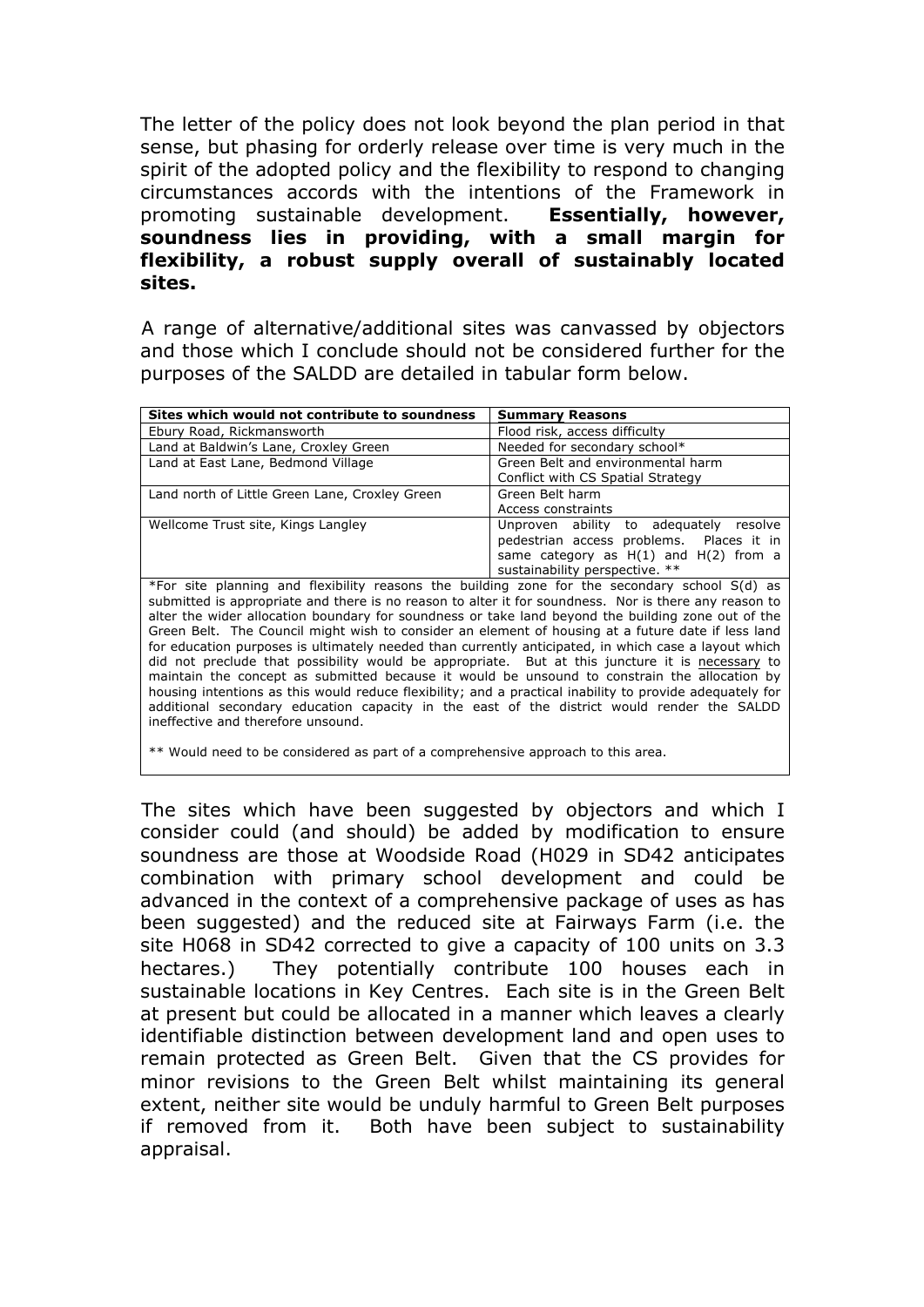A further possible contribution to the planned land supply could be achieved by amending the Green Belt boundary opposite Kings Langley Station to expand the mixed use allocation and encompass sites advanced by the Alpine Press and the New Gospel Halls Trust for housing and worship respectively, but the numerical contribution to supply is unlikely to be influential as far as soundness is concerned.

There is also the Killingdown Farm site (H085 in SD42) to consider. It is unsatisfactory in Green Belt boundary terms to confine the allocation to the farm buildings alone, as the SALDD proposes. The residual land south and east of Little Green Lane would be hard to manage productively and could deteriorate. A broader allocation would create the scope for a much better defined Green Belt boundary and, ultimately, a development scheme that is more accessible by foot and sensitive to the conservation area. Some adjustment to the assumed capacity might be considered necessary or desirable but that is essentially a site planning matter. The implied density in H085 (26dph) is not, in principle, too intense. The site is in a Key Centre.

I acknowledge that the Council is anxious to retain choice of housing development sites, but in reality the CS and the subsequent approach to the SALDD limits such choice. In conclusion, however, I have identified scope to delete the allocations which render it unsound whilst substituting allocations which add to soundness by ensuring a robust land supply. Such substitution would, moreover, direct more development to sustainable locations in Key Centres, which are to provide approximately 60% of the District's new housing over the plan period, and would allow revisions to the Green Belt boundary that are effectively minor to reflect the intentions of the CS. The precise percentage of housing to be located in each level of the settlement is less important than the characteristics of individual sites, but there is in any event scope for allocating a higher proportion to secondary centres without significantly distorting the balance sought in the adopted Spatial Strategy. **The SALDD can therefore be modified in respect of its housing allocations to make it sound.**

### *In conclusion*

The Examination Hearing Sessions covered a range of issues and matters including ones not mentioned above. Those that are mentioned above, including my early concerns regarding the contradiction of allocating sites but retaining them as Green Belt, and the associated necessity to resolve the difficulty at Leavesden Studios, are the ones that the soundness of the SALDD turns on